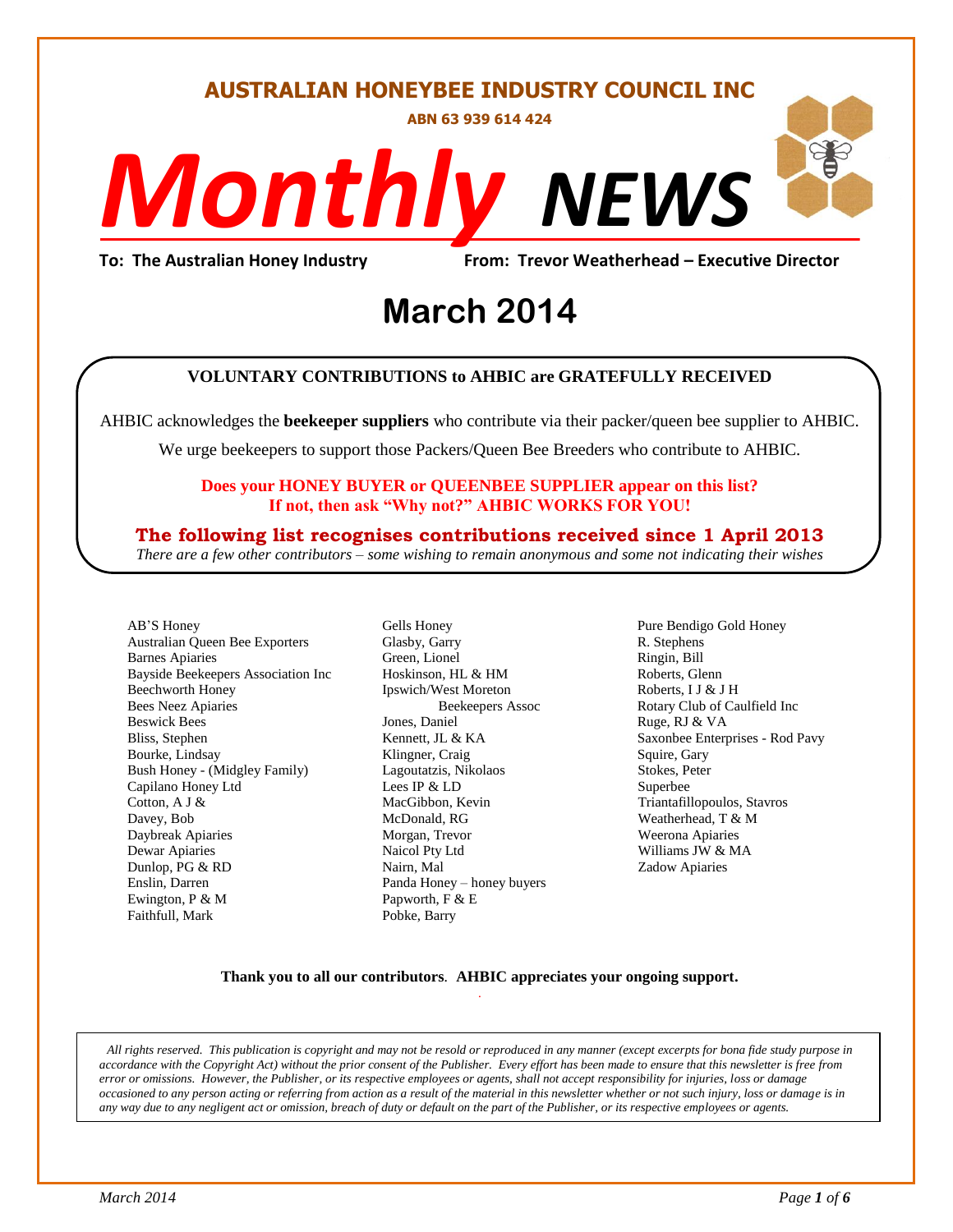

# **Vote Yes to increase the biosecurity component of the honey levy**

Honey Bee Industry Council (AHBIC) are proposing to reform and increase the honey levy from 2.3c/kg to 4.6c/kg which would apply to a producer selling over 1500kg per year.

Government services for the honey bee industry are reducing. Industry need to raise the biosecurity levy to contribute to national programs and prevent governments from walking away. If industry cannot contribute, these services will disappear for all beekeepers.

If the honey bee industry does not do something now, then they will not have this opportunity again. It is time to grasp this opportunity and contribute to biosecurity programs and activities (outlined below) that benefit all beekeepers and levy payers.

## **National Bee Pest Surveillance Program**

- This program acts as an early warning system to detect new incursions of exotic bee pests and pest bees. This greatly increases the possibility of eradicating an incursion of an exotic pest (i.e. Varroa) and limits the scale and cost of an eradication program.
- This program provides important trade support for packaged bees and queen bees to be exported from Australia to overseas countries.

## **National Bee Biosecurity Program**

- This program would be established in 2015 and provide greater industry training, education material and inspection services for beekeepers.
- It would help reduce the incidence of established pests and diseases, as well as provide greater surveillance for exotic pests.
- It would provide the framework for an industry/government partnership to help manage any future incursion of an exotic pest, such as Varroa mite.

# **By voting yes you are helping to:**

- Keep Australia Varroa free by funding a national surveillance program
- Keep markets open for beekeepers who export queen bees and packaged bees
- Better manage established pests and disease of honey bees
- Provide training and educational material to beekeepers across Australia
- Allow the honey bee industry to show leadership in managing their own biosecurity

For more information about the proposed reforms and increases and how to vote go to <http://honeybee.org.au/programs/honey-levy-reform-and-increase/>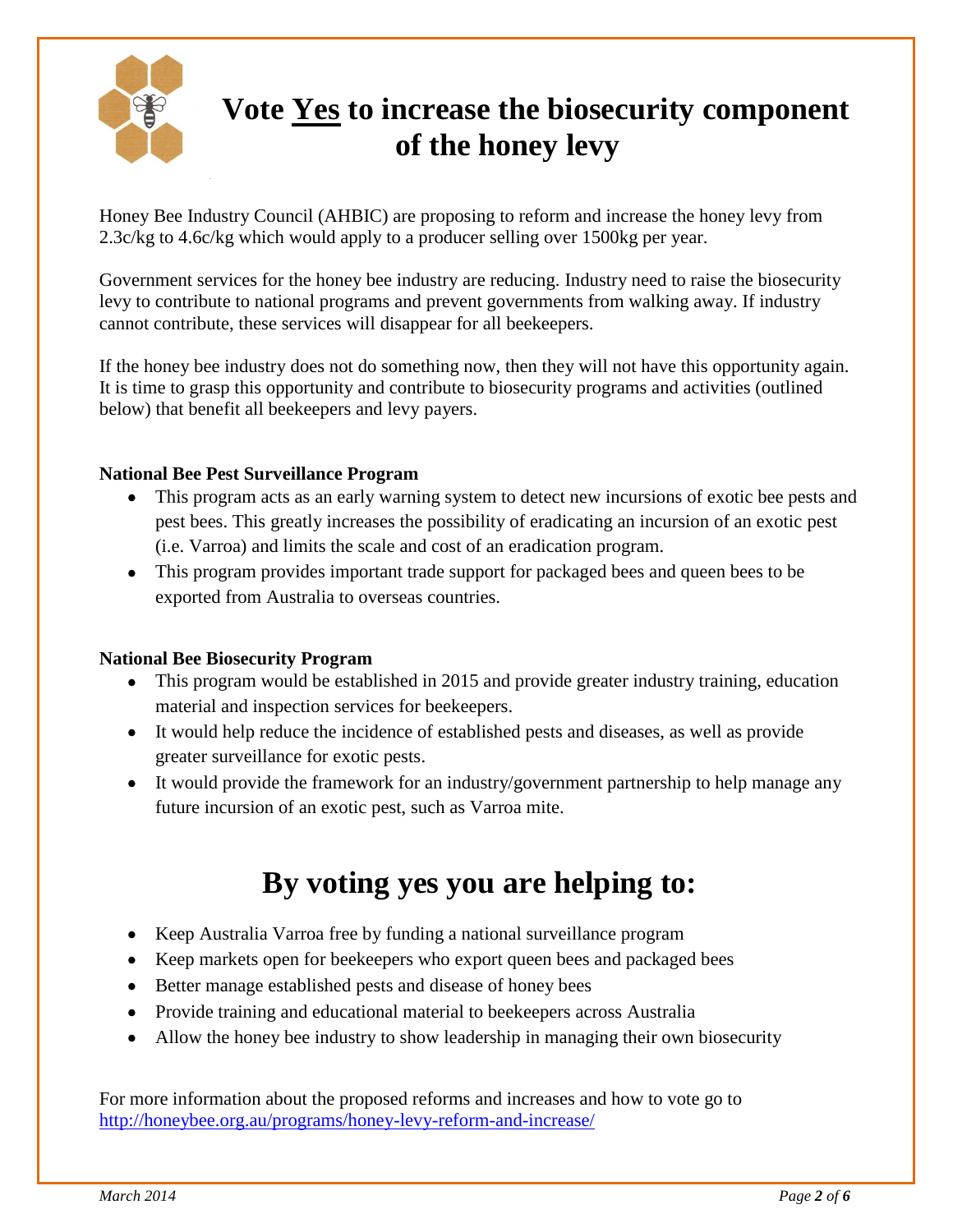#### **AHBIC AGM**

A reminder that the AHBIC AGM will be held in Melbourne at the Mantra Tullamarine Hotel on 9 July, 2014.

If you are not a delegate from one of the member bodies and wish to attend, you will need to register. The registration forms will be out in the next month or so in the AHBIC newsletter.

If you are attending the Victorian Apiarists Association conference you will need to register with the VAA separately. Contact the VAA for a registration form.

#### **IMPORTS OF QUEEN BEES**

The Department of Agriculture is reviewing their charges for the quarantine station at Eastern Creek. In formulating these charges, they wish to know how many importations of queen bees there may be.

If you are intending to import some queen bees through Eastern Creek, could you please let me know.

The new import facility in Victoria is due to come on line in 2015.

## **NEW CHEMICAL REGISTRATIONS**

**Active Constituent/s:** 225 g/L methomy<br> **Applicant Name:** Axichem Pty Ltd **Applicant Name: Axichem Pty**<br>**Applicant ACN: 131 628 594 Applicant ACN:**<br>Summary of Use:

**Date of Registration: Label Approval No:** 69442/61922

**Active Constituent/s:**  $\begin{array}{ccc} 500 \text{ g/L} \end{array}$  chlorpyright and  $\begin{array}{ccc} 500 \text{ g/L} \end{array}$  chlorpyright and  $\begin{array}{ccc} 500 \text{ g/L} \end{array}$ **Applicant Name: Applicant ACN:** 079 875 184<br> **Summary of Use:** Campion Contract Contract Contract Contract Contract Contract Contract Contract Contract Contr

**Date of Registration: Date of Registration:** 7 March 2014 **Label Approval No:** 69776/61713

**Active Constituent/s: Applicant Name:** Axichem Pty Ltd **Applicant ACN:**<br>Summary of Use:

**Date of Registration:** 14 March 2014 **Label Approval No:** 

**Product Name:** <br>**AC Mayhem 225 Insecticide Active Constituent/s:** <br>**225 g/L methomyl** For the control of pests in various crops<br>3 March 2014

**Product Name: Accensi Chlorpyrifos 500 Insecticide**<br> **Active Constituent/s: Active Constituent/s:** 500 **Active Constituent/s:** 500 **Active Constituent** For the control of certain insect pests of cassava, cereals, forage crops, fruit, ginger, grapevines, hops, oilseeds, pasture, pineapples, sugarcane, turf and vegetable crops

**Product Name:** <br> **AC Emporium Insecticide**<br> **Active Constituent/s:** <br> **ACE EMPORTER ACTES**<br>
200 q/L fipronil For control of various insect pests in bananas, brassicas, cotton, wine grapevines, mushrooms, pasture, potatoes, sorghum and sugarcane<br>14 March 2014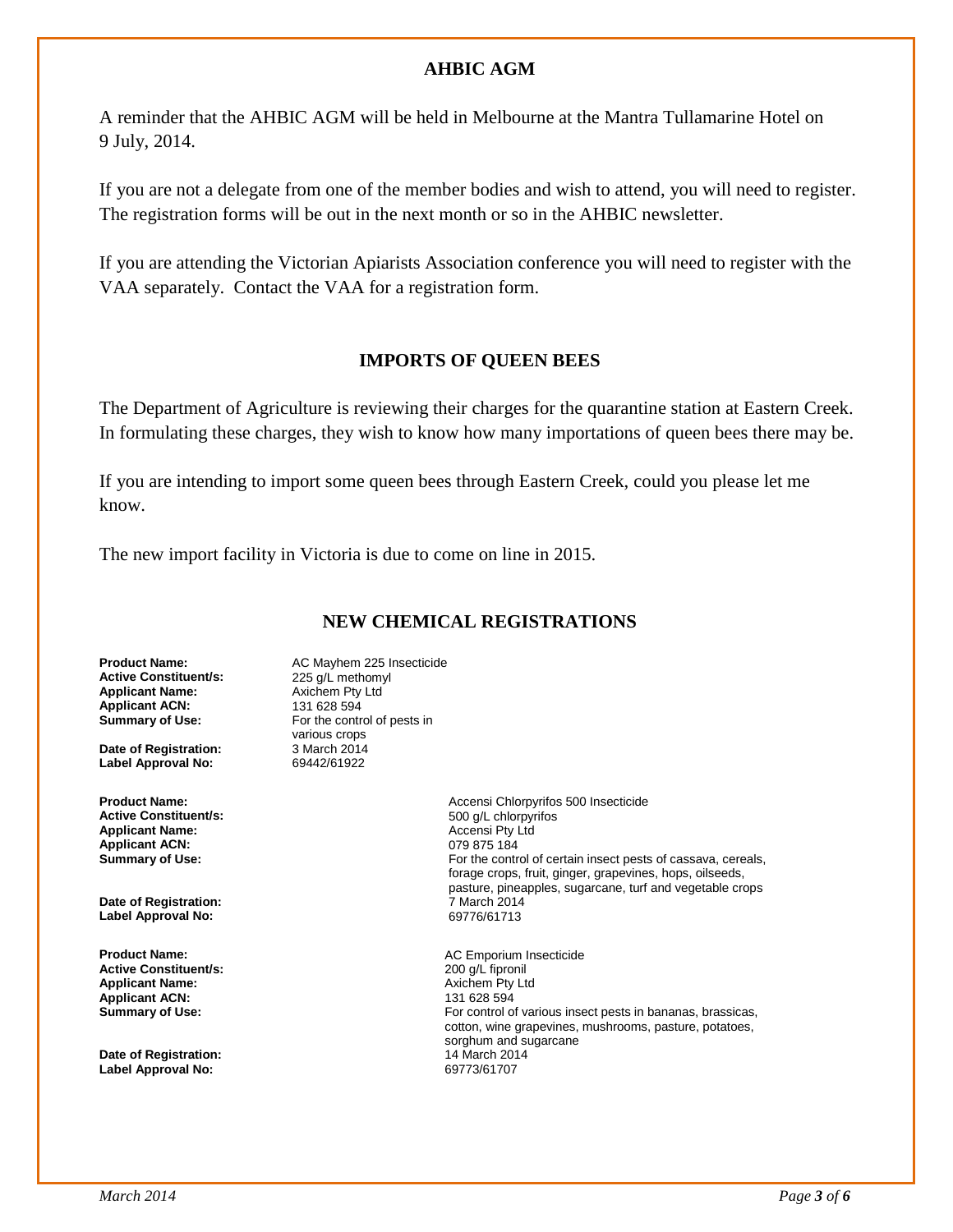## **CONFERENCE DATES**

These are the dates as I have them at present.

| Queensland Beekeepers Association                    | $12 - 13$ June | Toowoomba    |
|------------------------------------------------------|----------------|--------------|
| New South Wales Apiarists Association                | 8 - 9 May      | Narrabri     |
| <b>Tasmanian Beekeepers Association</b>              | 30 - 31 May    | Launceston   |
| WA Farmers Federation - Beekeeping Section           | 6 June         | Perth        |
| South Australian Apiarists Association               | 19-20 June     | Old Reynella |
| Victorian Apiarists Association                      | $7 - 8$ July   | Melbourne    |
| Honey Packers and Marketers Association              | <b>TBA</b>     |              |
| National Council of Crop Pollination Associations    | <b>TBA</b>     |              |
| Australian Queen Bee Breeders Association            | <b>TBA</b>     |              |
| Federal Council of Australian Apiarists' Association | 9 July         | Melbourne    |
| Australian Honey Bee Industry Council                | 9 July         | Melbourne    |

Advice from the Crop Pollination Association that the CPA Annual Conference & AGM will be held on Monday 16th June 2014 at the Sandow Motor Inn, Mildura, Victoria. A tour of an almond cracking plant is planned for Tuesday 17th June 2014.

## **ASIAN BEE INTERCEPTION IN TOWNSVILLE**

Asian bees were found in a crane on a ship, which docked in Townsville on 23 March, 2014, from Port Moresby. They were killed with a knockdown spray. They have been identified as *Apis cerana* Java genotype. *Varroa jacobsoni* mites were found on the bees. No tracheal mites were detected in the sample of bees examined.

Checking of the cargo found no other Asian bees and checking of floral sources near the port have not shown any live Asian bees. A good find.

## **SENATE INQUIRY**

Thank you to those who took the time to put in a submission to the Senate Inquiry.

Submission can be viewed at [http://www.aph.gov.au/Parliamentary\\_Business/Committees/Senate/Rural\\_and\\_Regional\\_Affairs\\_an](http://www.aph.gov.au/Parliamentary_Business/Committees/Senate/Rural_and_Regional_Affairs_and_Transport/Beekeeping) [d\\_Transport/Beekeeping](http://www.aph.gov.au/Parliamentary_Business/Committees/Senate/Rural_and_Regional_Affairs_and_Transport/Beekeeping)

Keep in mind that a lot of submissions were received in the last few days before the closing date so these will take some time to be processed and put up on the website. Talking with the staff they also inform me that some people have been granted an extension so these will take longer to appear.

Also please note there are two public hearings listed. The one in Queensland may have a change of venue. If this does occur it will be on the website. So please keep checking there.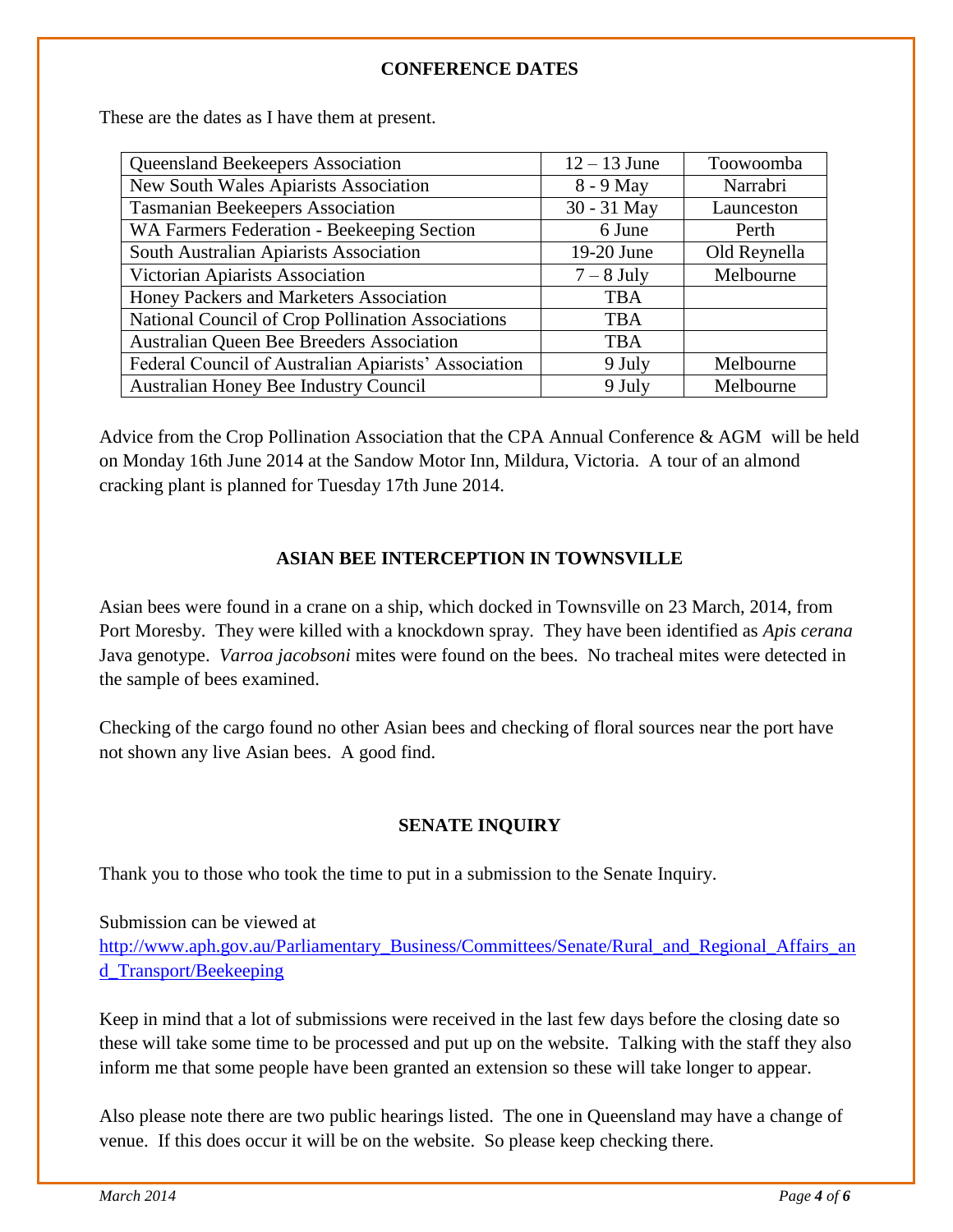#### **HONEY MONTH**

Planning is underway for Honey Month activities. Those who have indicated they are participating are Queensland, Tasmania, South Australia, Western Australia and possibly the Northern Territory.

Details will appear on the AHBIC website soon and a press release will be sent out. If your Association or group is doing something please get behind the efforts.

#### **WORK WANTED**

The following enquiries have been received:-

#### **Name**

saad aldeen menla

#### **Email**

[saadaldeenmoll@gmail.com](mailto:saadaldeenmoll@gmail.com)

#### **Message**

hello My name is Saad Eddin Mnla I am 45 years old from Syria 25 years ago working Nhala Crown Apiaries more than 200 beehives professional and have experience in the production of queen bees, but Aharballahlah in Syria caused me to lose km reign of bees and so I hope that you will work in this area and I thank you and gratitude thnks

#### **WELCOME RAIN**

There has been some welcome rain in eastern Australia in the past week. Smiles have returned to some beekeepers faces. There is hope but it will need some follow up rain.

## **VARROA JACOBSONI**

The Summer 2014 edition of Rural Diversity has an article about *Varroa jacobsoni* in Papua New Guinea. An interesting finding is:-

"The RIRDC funded project has found that the strain of *Varroa jacobsoni* reproducing on European honeybees is widespread in PNG but not yet in neighbouring Papua or the Solomon Islands. It also appears that the mites that jumped host to the European honeybee in PNG can now no longer use the Asian bee as a host. This has important implications for Australian quarantine.

They also found that the mite did not carry any known honeybee viruses but was carrying three new viruses. The researchers recommend that more work is needed to determine whether these affect honey bees.

The researchers recommended that more work still needs to be done to better understand the reproductive biology and virulence of *Varroa jacobsoni* on European and Asian honeybees."